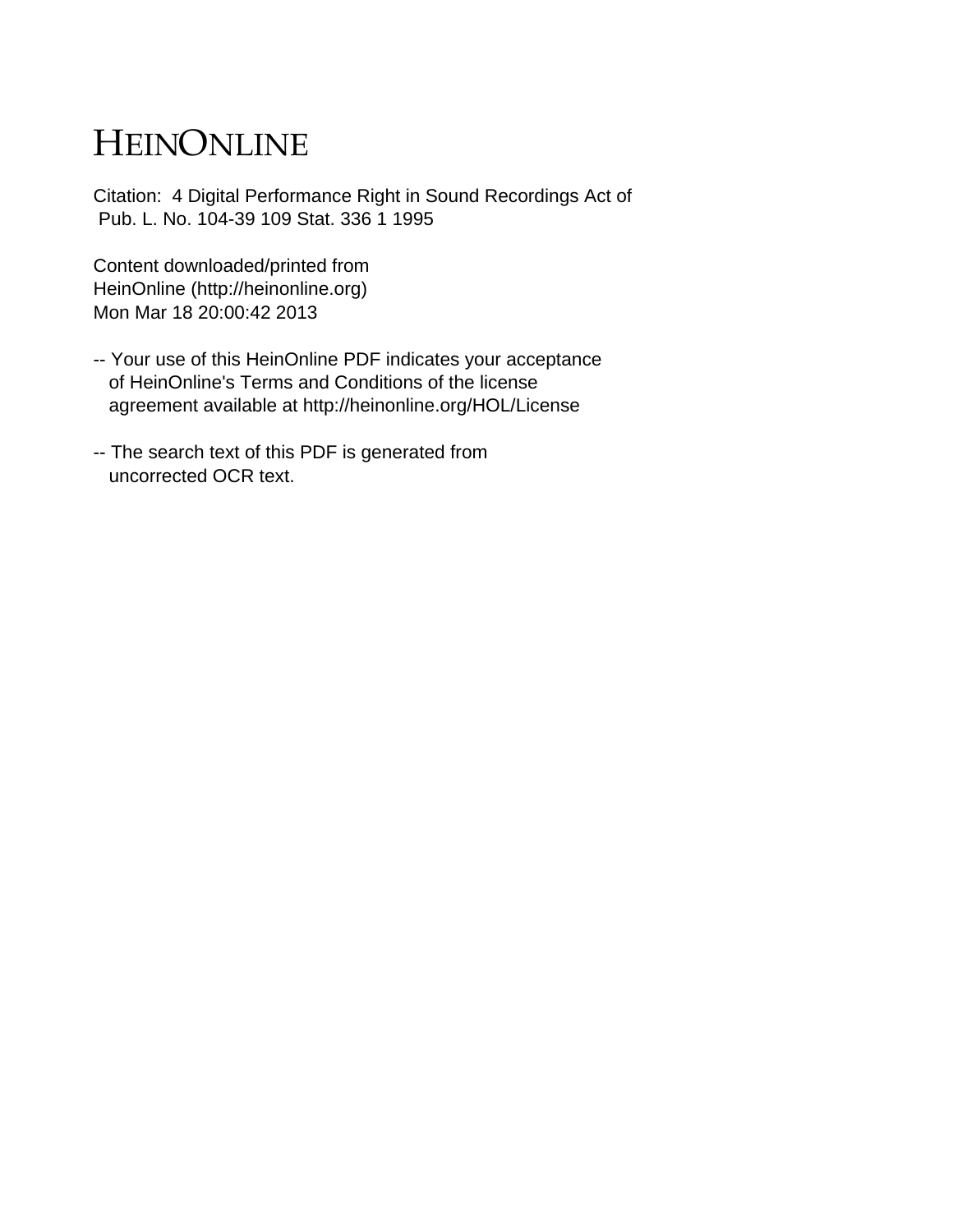### **103D CONGRESS 1ST** SESSION **S. 1421**

To amend title **17,** United States Code, to provide an exclusive right to perform sound recordings publicly **by** means of digital transmissions.

### IN THE **SENATE** OF THE **UNITED STATES**

AUGUST **6** (legislative day, JuNE **30), 1993**

Mr. HATCH (for himself and Mrs. FEINSTEIN) introduced the following bill; which was read twice and referred to the Committee on the Judiciary

## **A BILL**

- To amend title **17,** United States Code, to provide an exclusive right to perform sound recordings publicly **by** means of digital transmissions.
	- *1 Be it enacted by the Senate and House of Representa-*
	- 2 *tives of the United States of America in Congress assembled,*

#### **3 SECTION 1. SHORT TITLE.**

- 4 This Act may be cited as the "Performance Rights
- *5* in Sound Recordings Act of 1993".

### 6 **SEC. 2. EXCLUSIVE RIGHTS IN COPYRIGHTED WORKS.**

- **7** Section **106** of title **17,** United States Code, is **8** amended-
- 9 **(1)** in paragraph (4) **by** striking "and" after **10** the semicolon;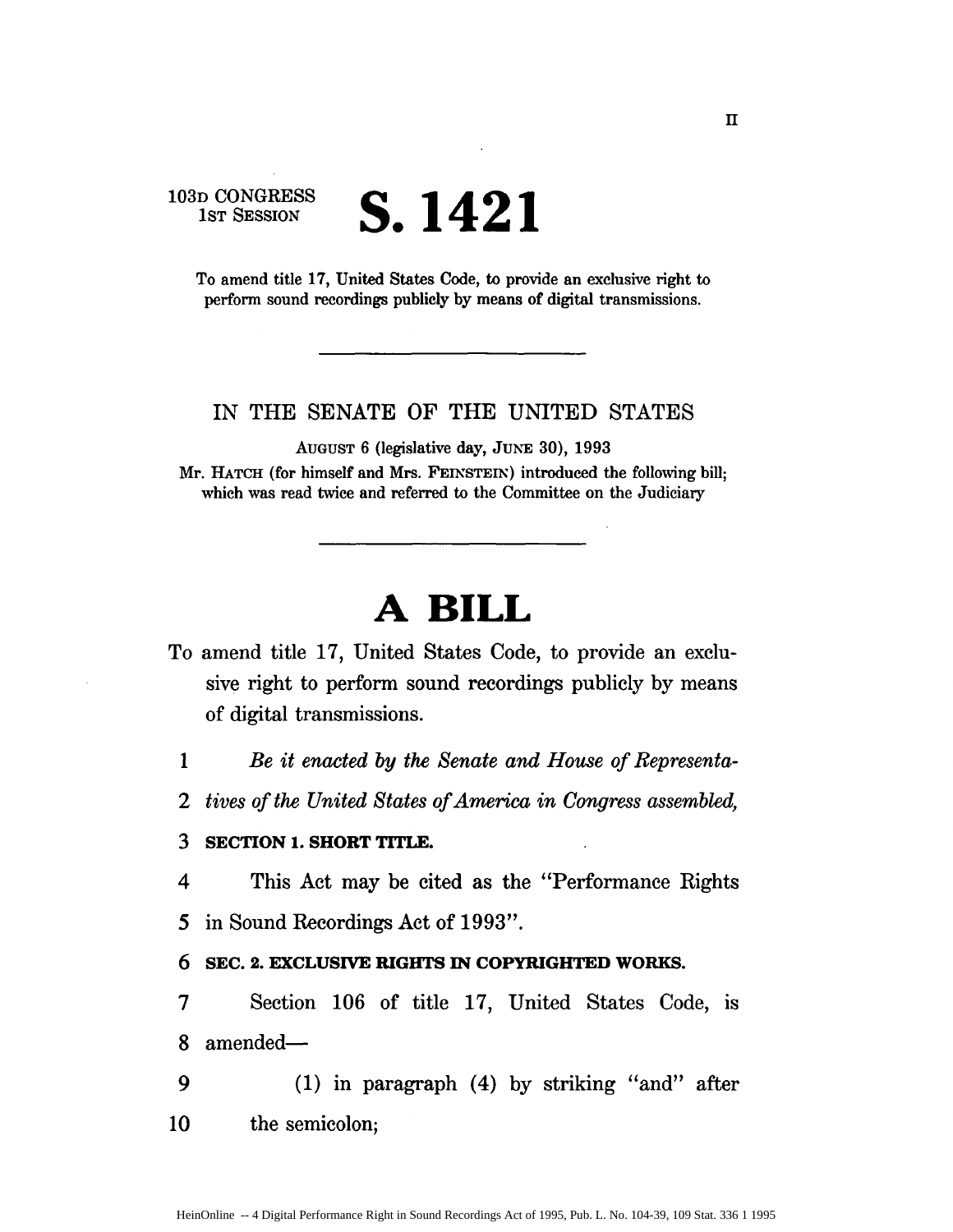| $\mathbf{1}$            | (2) in paragraph (5) by striking the period and               |
|-------------------------|---------------------------------------------------------------|
| 2                       | inserting "; and"; and                                        |
| 3                       | (3) by adding at the end the following:                       |
| $\overline{\mathbf{4}}$ | $\cdot$ (6) in the case of sound recordings, to perform       |
| 5                       | the copyrighted work publicly by means of a digital           |
| 6                       | transmission.".                                               |
| 7                       | SEC. 3. SCOPE OF EXCLUSIVE RIGHTS IN SOUND RECORD-            |
| 8                       | INGS.                                                         |
| 9                       | Section 114 of title 17, United States Code, is               |
| 10                      | amended-                                                      |
| 11                      | $(1)$ by striking subsections $(a)$ , $(c)$ , and $(d)$ ; and |
| 12                      | $(2)$ in subsection (b), by striking "(b)" and in-            |
| 13                      | serting the following at the end thereof: "License            |
| 14                      | fees payable for the public performance of sound re-          |
| 15                      | cordings under clause (1) of section 106 shall not be         |
| 16                      | taken into account in any administrative, judicial or         |
| 17                      | other governmental proceeding to set or adjust the            |
| 18                      | royalties payable to copyright owners of musical              |
| 19                      | works for the public performance of their works."             |
| <b>20</b>               | SEC. 4. CONFORMING AMENDMENTS.                                |
| 21                      | (a) DEFINITIONS.—Section 101 of title 17, United              |
| <b>22</b>               | States Code, is amended by inserting after                    |
| 23                      | "A 'device', 'machine', or 'process' is one now               |
| 24                      | known or later developed." the following:                     |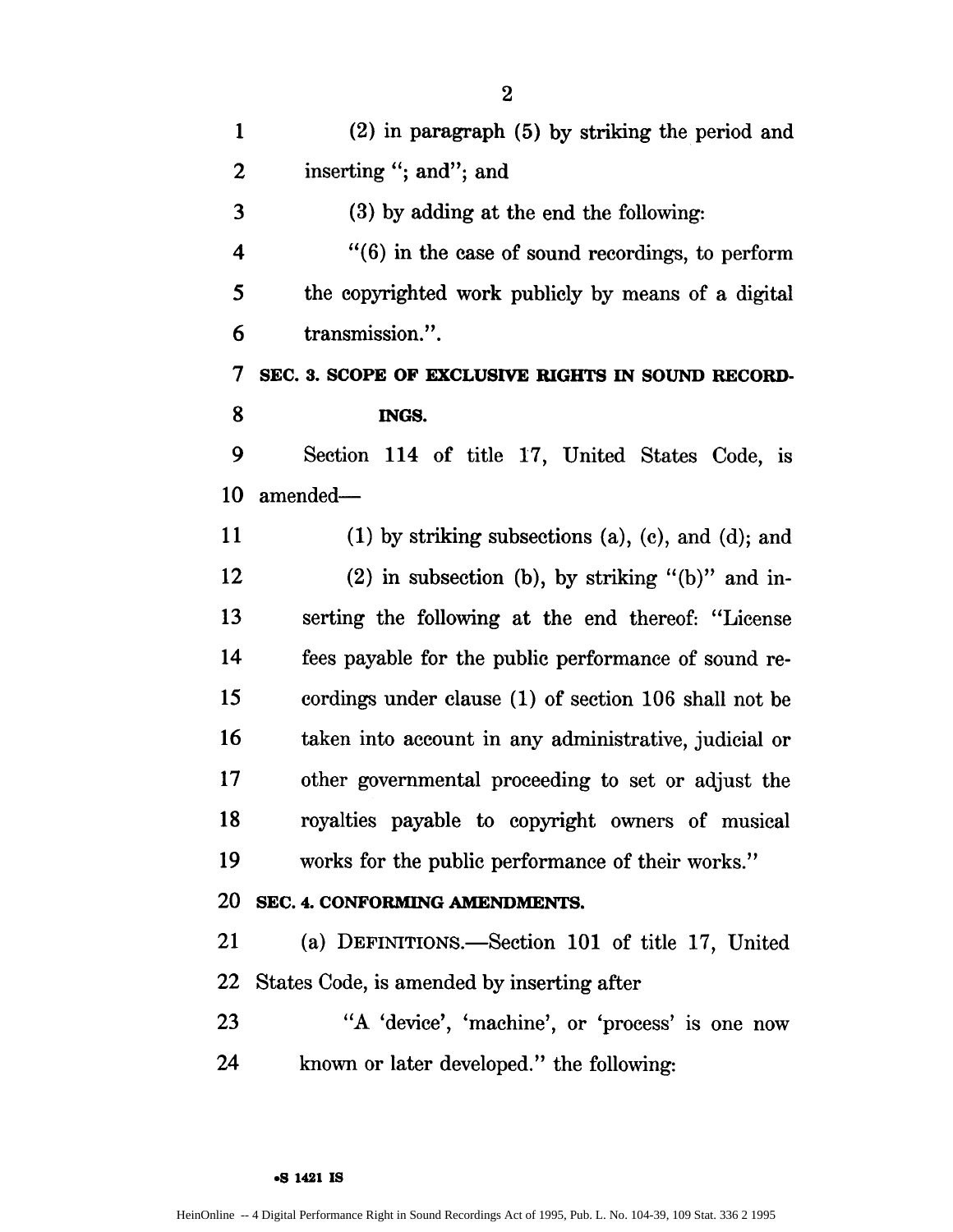**1** "A 'digital transmission' of a performance is a 2 communication of the performance by any device or 3 process whereby sounds in a digital format are re-4 ceived beyond the place from which they are sent.". 5 (b) LIMITATIONS ON EXCLUSIVE RIGHTS: SECOND-6 ARY TRANSMISSIONS.-Section 111(a) of title 17, United 7 States Code, is amended in the first sentence by striking **8** "The" and inserting "Except in the case of a performance 9 of a sound recording in the course of a digital trans-10 mission, the".

**11 (c)** LIMITATIONS ON EXCLUSIVE RIGHTS: SECOND-12 ARY TRANSMISSIONS OF SUPERSTATIONS **AND** NETWORK 13 STATIONS FOR PRIVATE HOME VIEWING.-Section 14 119(a)(1) of title 17, United States Code, is amended by 15 striking "Subject to" and inserting "Except in the case 16 of a performance of a sound recording in the course of 17 a digital transmission, and subject to".

**0**

**.S 1421 IS** HeinOnline -- 4 Digital Performance Right in Sound Recordings Act of 1995, Pub. L. No. 104-39, 109 Stat. 336 3 1995  $\overline{1}$